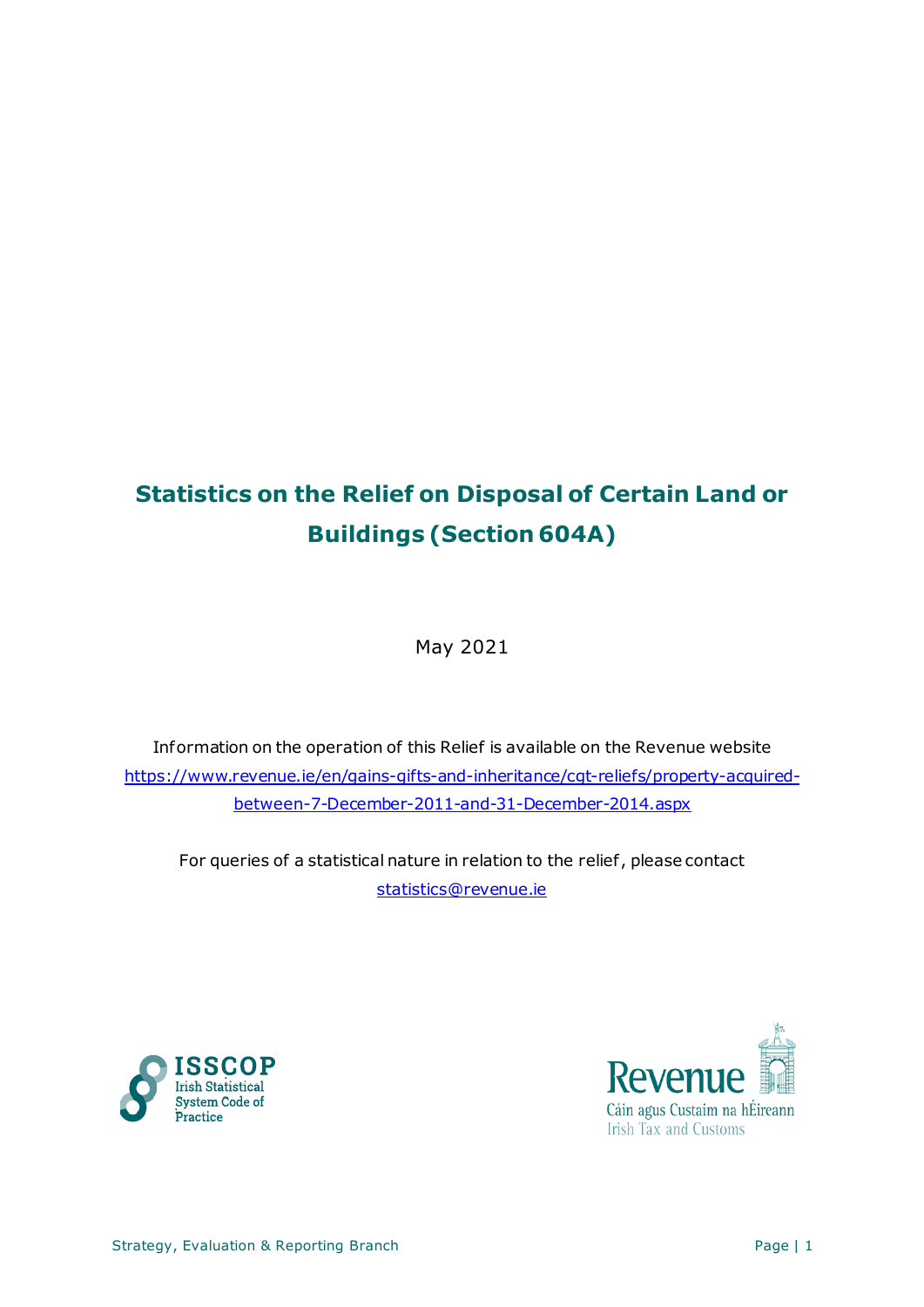#### **Background**

This publication presents statistics on Section 604A Relief .

Section 604A of the Taxes Consolidation Act 1997 introduced a Capital Gains Tax (CGT) relief on disposals of land or buildings acquired in the period commencing on 7 December 2011 and ending on 31 December 2013.

Section 44 Finance (No.2) Act 2013 extended the period within which the land or buildings may be acquired for the purpose of this relief to 31 December 2014.

Section 604A was further amended by Section 33 Finance Act 2017, which provides that, as regards disposal made on or af ter 1 January 2018, gains on land and buildings acquired between 7 December 2011 and 31 December 2014 are not chargeable gains where the land or buildings are held for at least 4 years and up to 7 years from the date they were acquired.

Where land or buildings is held for more than 7 years, the relief prior to the FA 2017 amendment applies. This means that the relief applies in the proportion that the period of 7 years bears to the period of ownership of the asset. For example, if the property has been owned for 10 years, relief is given on 7/10ths of the gain.

The tables on the next page provide initial information available on this relief from tax returns for 2018. It should be noted that the cost shown is only in respect of claims on tax returns filed and does not include any cost associated with property not yet disposed of or included in CGT returns that may become available at a later date. The information in the tables is provisional and could be revised as claims are examined or additional claims are received.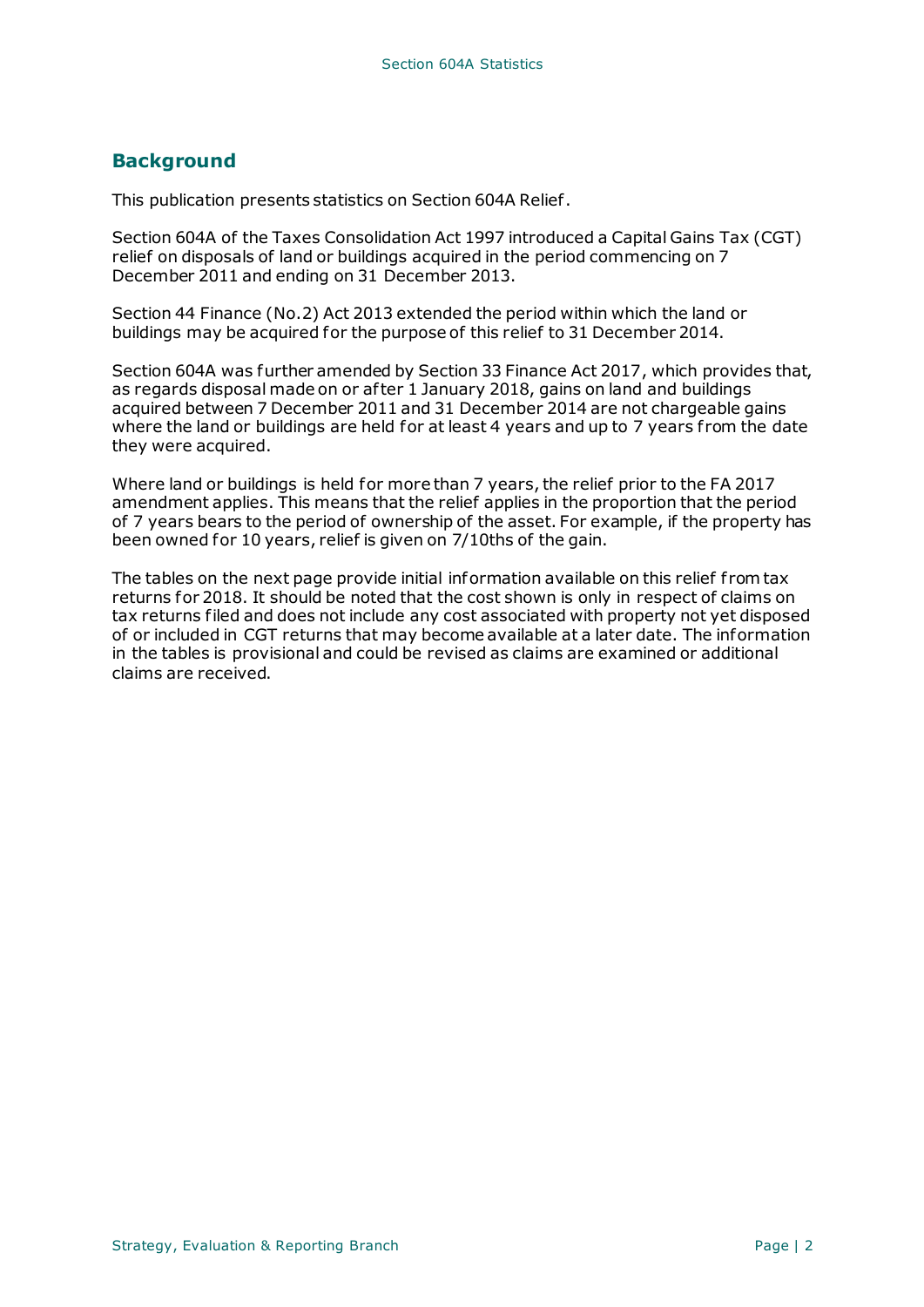## **Exchequer Cost of Section 604A**

| Year   | Number of<br>Claims | <b>Companies</b><br>Amount<br>Claimed $\epsilon$ m | Cost $\epsilon$ m | Number of<br><b>Claims</b> | Other*<br>Amount<br>Claimed $\epsilon$ m | Cost $\epsilon$ m | Number of<br><b>Claims</b> | Total<br>Amount<br>Claimed $\epsilon$ m | Cost<br>€m |
|--------|---------------------|----------------------------------------------------|-------------------|----------------------------|------------------------------------------|-------------------|----------------------------|-----------------------------------------|------------|
|        |                     |                                                    |                   |                            |                                          |                   |                            |                                         |            |
| 2018   | 59                  | 187                                                | 62                | 573                        | 155                                      | 51                | 632                        | 342                                     | 113        |
| 2019   | 102                 | 298                                                | 98                | 788                        | 239                                      | 79                | 890                        | 537                                     | 177        |
| $*T_2$ |                     |                                                    |                   |                            |                                          |                   |                            |                                         |            |

*\*Taxpayers filing Form 11 Returns of Income for Income Tax.*

### **2019 Distribution of Relieved Gain for Section 604A**

| <b>Range of Gain Relieved</b> | <b>Number of</b> | <b>Amount</b><br><b>Claimed</b> | <b>Exchequer Cost</b> |
|-------------------------------|------------------|---------------------------------|-----------------------|
|                               | <b>Claimants</b> | $\epsilon$ m                    | $\epsilon$ m          |
| €1 - €20,000                  | 169              | 1.0                             | 0.3                   |
| €20,001 - €40,000             | 69               | 2.0                             | 0.7                   |
| €40,001 -€ 60,000             | 83               | 4.2                             | 1.4                   |
| €60,001 - €80,000             | 87               | 6.1                             | 2.0                   |
| €80,001 - €100,000            | 64               | 5.8                             | 1.9                   |
| €100,001 - €200,000           | 171              | 24.6                            | 8.1                   |
| €200,001 - €500,000           | 135              | 41.2                            | 13.6                  |
| €500,001 - €1,000,000         | 44               | 29.5                            | 9.7                   |
| €1,000,000+                   | 68               | 422.4                           | 139.4                 |
| <b>Total</b>                  | 890              | 536.7                           | 177                   |

## **2018 Distribution of Relieved Gain for Section 604A**

| <b>Range of Gain Relieved</b> | <b>Number of</b><br><b>Claimants</b> | <b>Amount Claimed</b><br>€m | <b>Exchequer Cost</b><br>€m |
|-------------------------------|--------------------------------------|-----------------------------|-----------------------------|
| €1 - €20,000                  | 202                                  | 1.0                         | 0.3                         |
| €20,001 - €40,000             | 76                                   | 2.3                         | 0.8                         |
| €40,001 -€ 60,000             | 55                                   | 2.7                         | 0.9                         |
| €60,001 - €80,000             | 45                                   | 3.1                         | 1.0                         |
| €80,001 - €100,000            | 30                                   | 2.7                         | 0.9                         |
| €100,001 - €200,000           | 77                                   | 11.0                        | 3.6                         |
| €200,001 - €500,000           | 69                                   | 20.8                        | 6.9                         |
| €500,001 - €1,000,000         | 28                                   | 18.9                        | 6.2                         |
| €1,000,000+                   | 50                                   | 279.1                       | 92.1                        |
| <b>Total</b>                  | 632                                  | 342                         | 113                         |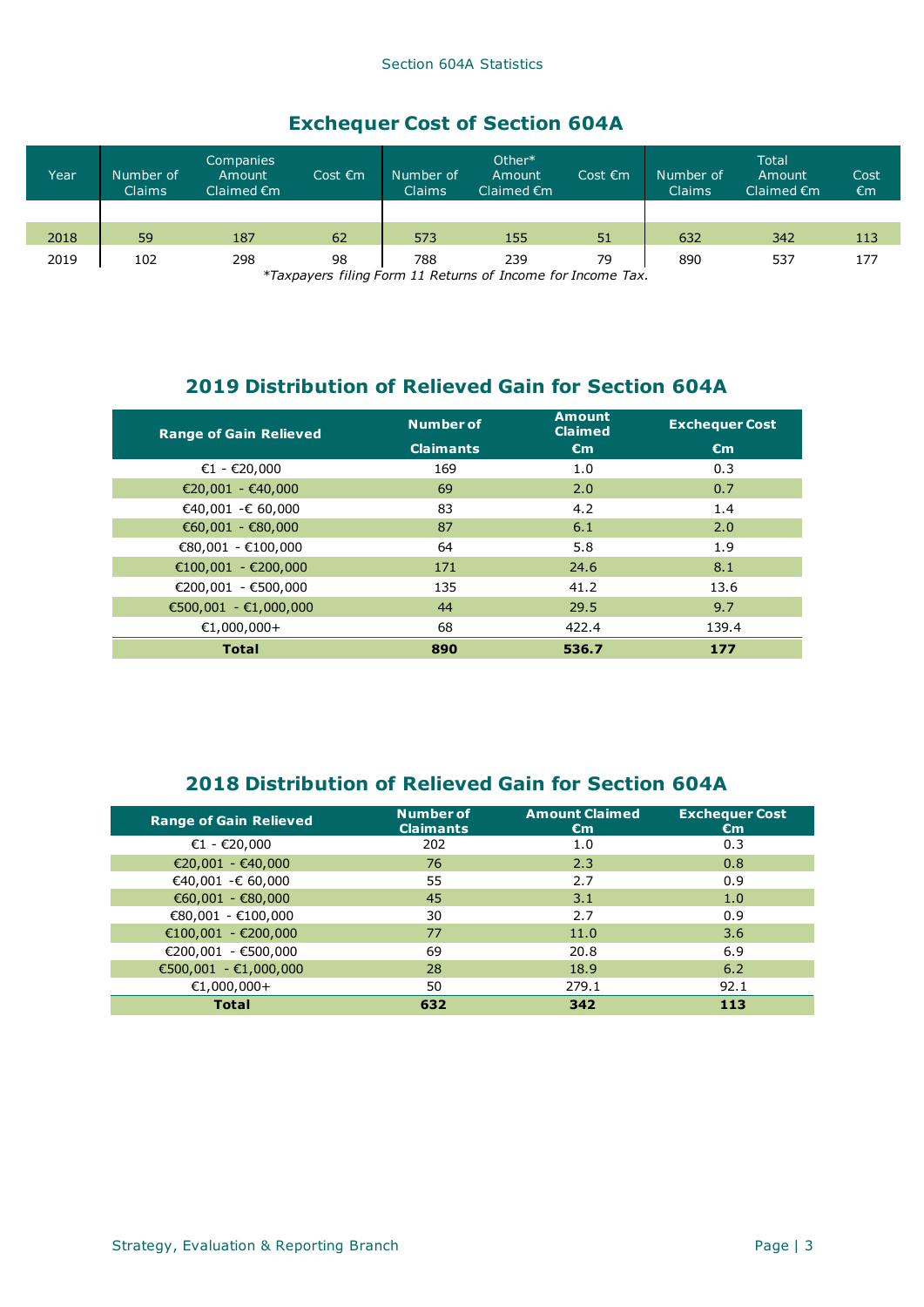| <b>Sector</b>                       | <b>Number of</b> | <b>Amount</b><br><b>Claimed</b> | <b>Exchequer Cost</b> |
|-------------------------------------|------------------|---------------------------------|-----------------------|
|                                     | <b>Claimants</b> | $\epsilon$ m                    | $\epsilon$ m          |
| <b>Real Estate Activities</b>       | 332              | 186                             | 61                    |
| Agriculture Forestry & Fishing      | 64               | 12                              | 4                     |
| <b>Public Administration</b>        | 122              | 74                              | 25                    |
| Financial & Insurance               | 62               | 15                              | 5                     |
| Professional Scientific & Technical | 73               | 26                              | 9                     |
| Construction                        | 78               | 52                              | 17                    |
| Wholesale & Retail Trade            | 37               | 20                              | 7                     |
| Information & Communication         | 17               | 2                               |                       |
| <b>Other Sectors</b>                | 105              | 149                             | 49                    |
| Total                               | 890              | 537                             | 177                   |

## **2019 Breakdown of Section 604A by Business Sector of the Claimant**

#### **2018 Breakdown of Section 604A by Business Sector of the Claimant**

| <b>Sector</b>                       | <b>Number of</b><br><b>Claimants</b> | <b>Amount Claimed</b><br>€m | <b>Exchequer Cost</b><br>$\epsilon$ m |
|-------------------------------------|--------------------------------------|-----------------------------|---------------------------------------|
| <b>Real Estate Activities</b>       | 201                                  | 106                         | 35                                    |
| Agriculture Forestry & Fishing      | 76                                   |                             | 2                                     |
| <b>Public Administration</b>        | 73                                   | 21                          |                                       |
| Financial & Insurance               | 62                                   | 10                          |                                       |
| Professional Scientific & Technical | 53                                   | 19                          | 6                                     |
| Construction                        | 45                                   | 146                         | 48                                    |
| Wholesale & Retail Trade            | 26                                   | 3                           |                                       |
| Information & Communication         | 16                                   | 12                          | 4                                     |
| <b>Other Sectors</b>                | 80                                   | 18                          | 6                                     |
| <b>Total</b>                        | 632                                  | 342                         | 113                                   |